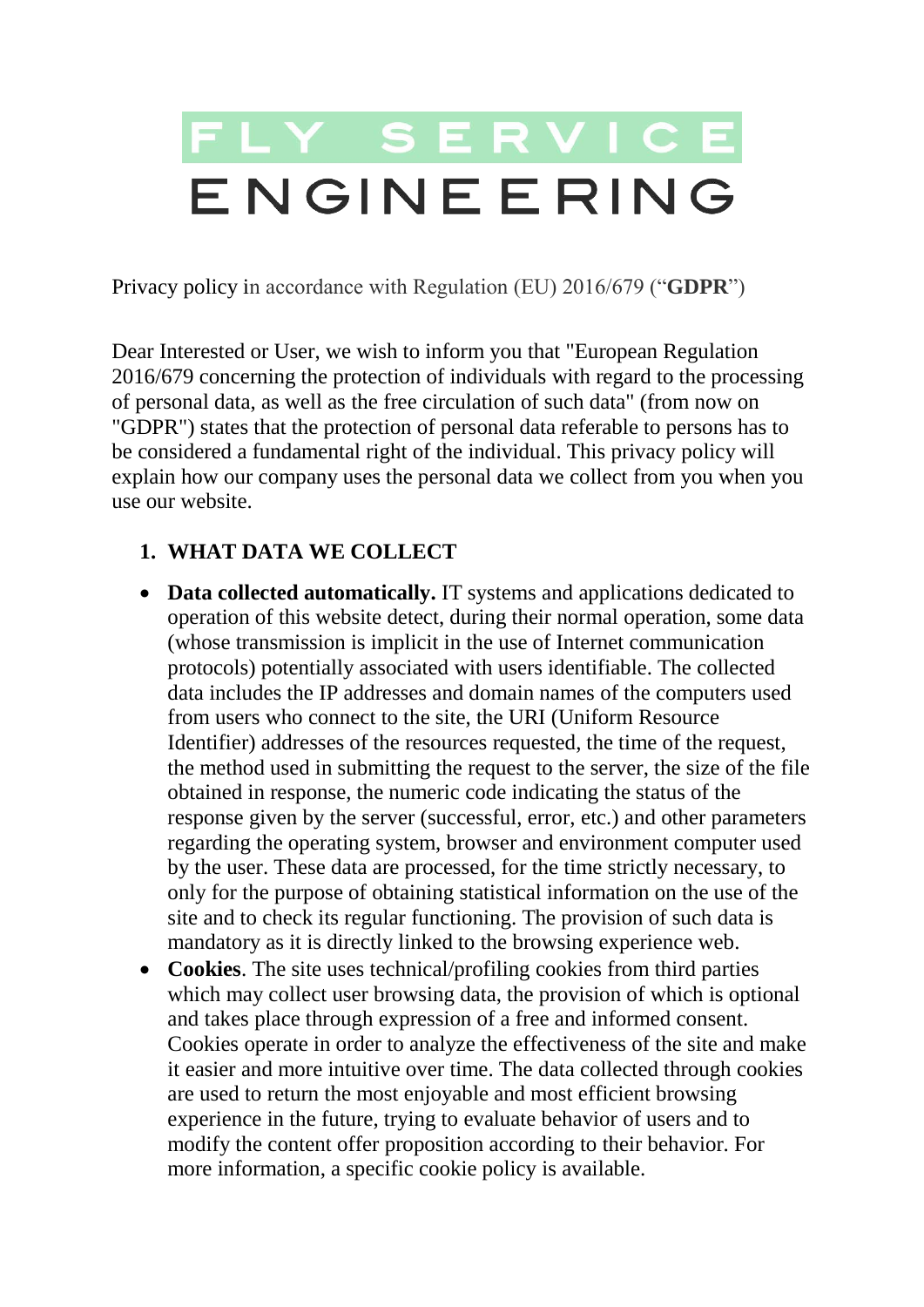# **2. HOW WE COLLECT DATA**:

The personal data of which Fly Service Engineering S.r.l. is in possession are collected directly from the user.

Personal Data Personal data is collected through the use of contact information referable to the owner e published online.

Each time you visit [www.flyserviceeng.com](https://www.flyserviceeng.com/) we will collect information generic on the geographical origin of visitors, on their computer systems, but in a way strictly anonymous. All these data are incorporated in files of responsibility of the staff of Fly Service Engineering S.r.l .. We collect personal data for:

- allow you to communicate with our staff;
- set up a database for consultation purposes to which only Fly staff Service Engineering S.r.l. staff has access.

# **3. IDENTITY AND CONTACT DETAILS OF THE PROCESSING OWNER**

The Processing Owner is Fly Service Engineering S.r.l with operational headquarters in Via Roberto Cozzi, 30 -20126 - Milan (MI) Italy

# **3.1 PURPOSES OF THE PROCESSING AND LEGAL BASIS OF THE PROCESSING**

The processing of your data has as its legal basis your free, spontaneous and conscious choice of to provide such data to the Data Controller by means of the communication channels published on the site [www.flyserviceeng.com,](https://www.flyserviceeng.com/) and is carried out in order to respond to your requests

Information.

## **3.2 DATA PROCESSING METHOD**

The personal data you provide will be subject to processing operations in compliance with the current legislation and the confidentiality obligations which inspire the activity of the Owner. The data will come processed both with IT tools and on paper and on any other type of suitable support, in compliance with the appropriate security measures pursuant to art. 5 par. 1 letter f) of the GDPR.

# **3.3 RECIPIENTS OF THE PERSONAL DATA**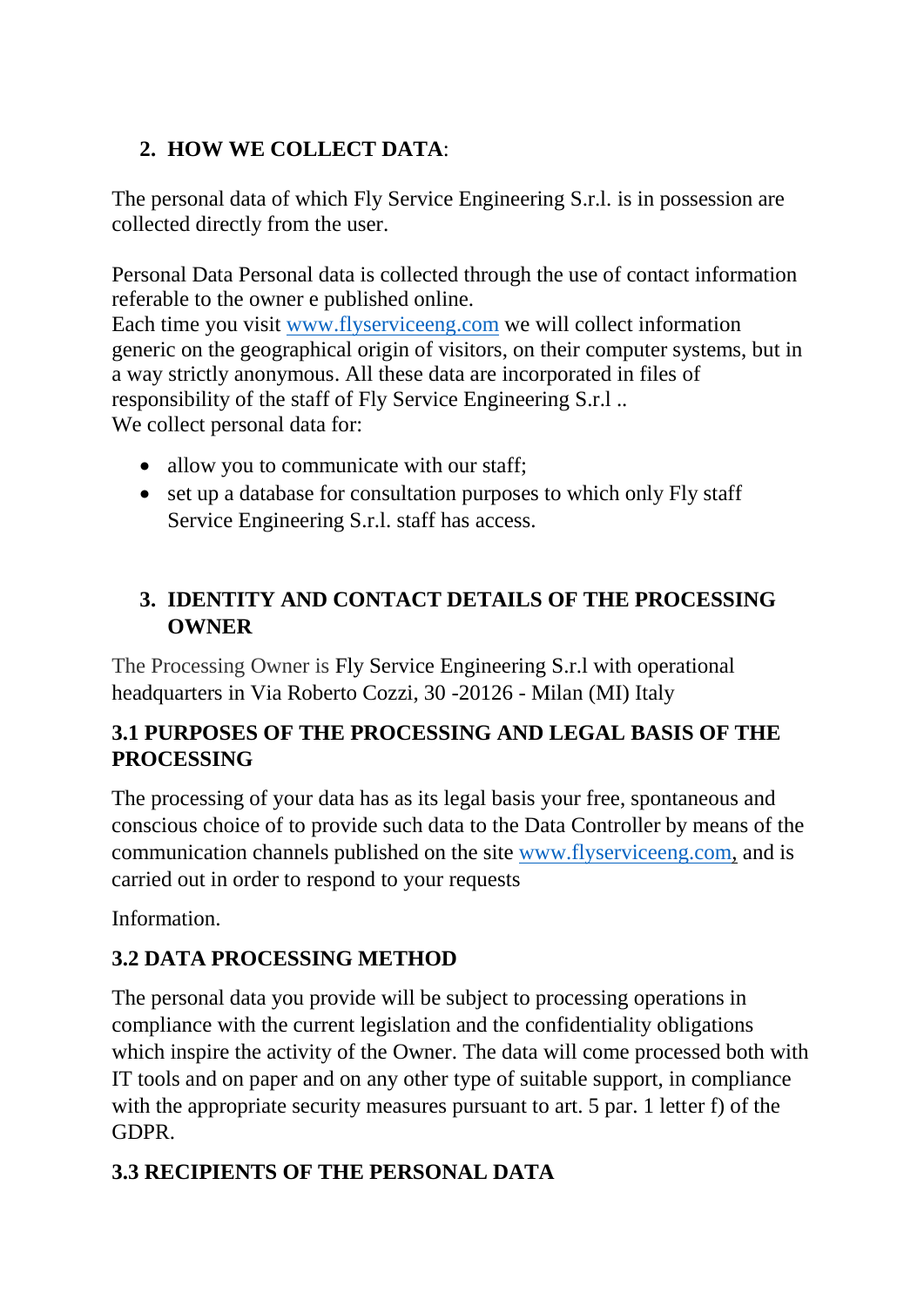Within the limits relevant to the processing purposes indicated, your data may be communicated to partners, consulting companies, private companies, appointed as Managers by the Data Controller or for legal obligations or to fulfill your specific requests. Your data will not be in any way object of diffusion. The Managers and Data Processors in office are promptly identified in the Privacy Document, updated periodically

# **3.4 TRANSFER OF PERSONAL DATA OUTSIDE EU**

The collected data cannot be transferred outside the European Union.

# **3.5 DISCLOSURE OF DATA. DATA PROFILING**

The data are not subject to disclosure. The data is not subject to profiling.

# **3.6 DATA RETENTION PERIOD**

The collected data will be kept for a period of time not exceeding the achievement of the purposes for which they are processed ("conservation limitation principle", Article 5, GDPR) or on the basis of deadlines set by law. Verification of the obsolescence of the data stored in relation to the purposes for which they were collected is carried out periodically.

# **3.7 RIGHTS OF THE DATA SUBJECT**

As data subject, the user has always the right to request the Data Controller to access your data, to correct it or to cancellation of the same, the limitation of processing or the possibility of opposing the processing, of request the portability of data, to revoke the consent to the processing by relying on these and the other rights provided by the GDPR by simply communicating to the Data Controller. The interested party can propose complaint also to a supervisory authority or by sending an email to  $info@flys$ erviceeng.com.

# **3.8 CONDITIONS FOR CONSENT**

The provision of your data is not mandatory while browsing our website.

# **3.9 SECURITY OF THE PERSONAL DATA**

Fly Service Engineering S.r.l., declares that the personal data collected are treated lawfully and according to correctness, collected and recorded for the purposes indicated, and used in other operations that are compatible with these purposes. Fly Service Engineering S.r.l. undertakes to adopt the appropriate and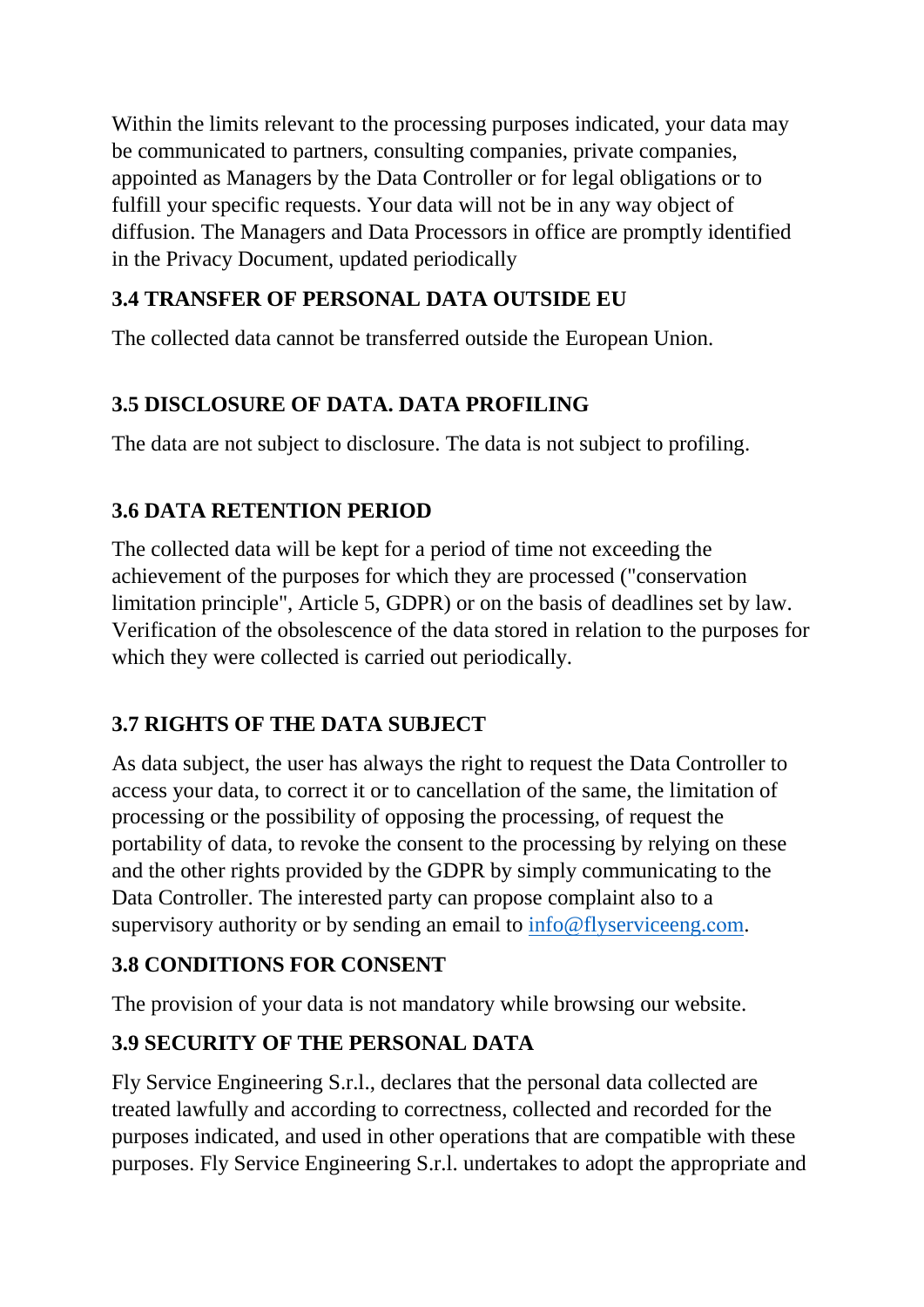preventive security measures aimed at safeguarding confidentiality, integrity, completeness, the availability of the personal data of the interested party. Personal data are processed in paper format and / or with automated tools, for the time necessary to achieve the purposes for which they were collected. Specific safety measures are observed to prevent even accidental losses, alterations, improper use, illicit or incorrect use and unauthorized access. Fly Service Engineering S.r.l. is not responsible for any untruthful information sent directly by the user of the site at [info@flyserviceeng.](mailto:info@flyserviceeng.com)com (example: correctness e-mail address or credit card or postal address details), as well as information concerning him and which have been provided by a third party, even fraudulently.

# **3.10 CONSULTATION, MODIFICATION AND CANCELLATION OF PERSONAL DATA**

The user, as required by EU Regulation 679/2016, has the right at any time to obtain from the Data Processor: confirmation of the existence of the data and the communication of the same; updating, rectification, integration, cancellation, the transformation; the blocking of data processed in violation of the law, and may oppose the processing of their personal data by sending an email to [info@flyserviceeng.](mailto:info@flyserviceeng.com)com.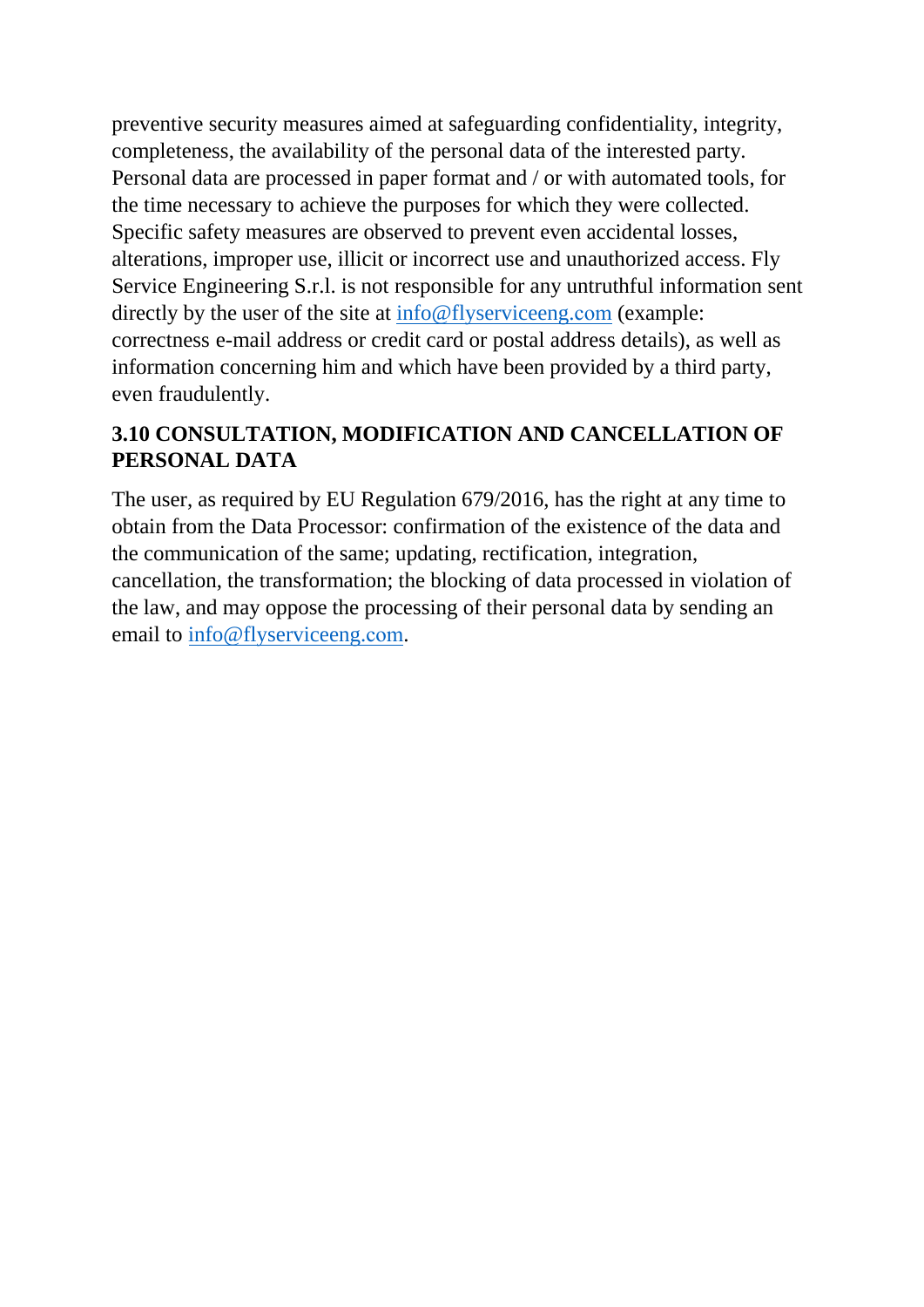# **ENGINEERING**

#### **Privacy policy ai sensi del Regolamento UE 679/2016**

Gentile Interessato, desideriamo informarLa che "Regolamento Europeo 2016/679 relativo alla protezione delle persone fisiche con riguardo al Trattamento dei Dati Personali, nonché alla libera circolazione di tali dati" (da ora in poi "GDPR") prevede che la protezione dei dati personali riferibili a persone sia da considerarsi diritto fondamentale dell'individuo. Ai sensi dell'articolo 13 del GDPR, pertanto, La informiamo che di quanto segue.

#### **1. CATEGORIE DI DATI**

Fly Service Engineering S.r.l. tratterà i Suoi dati personali quali:

- o Dati raccolti in automatico. I sistemi informatici e gli applicativi dedicati al funzionamento di questo sito web rilevano, nel corso del loro normale funzionamento, alcuni dati (la cui trasmissione è implicita nell'uso dei protocolli di comunicazione di Internet) potenzialmente associati ad utenti identificabili. Tra i dati raccolti sono compresi gli indirizzi IP e i nomi di dominio dei computer utilizzati dagli utenti che si connettono al sito, gli indirizzi in notazione URI (*Uniform Resource Identifier*) delle risorse richieste, l'orario della richiesta, il metodo utilizzato nel sottoporre la richiesta al server, la dimensione del file ottenuto in risposta, il codice numerico indicante lo stato della risposta data dal server (buon fine, errore, ecc.) ed altri parametri riguardanti il sistema operativo, il browser e l'ambiente informatico utilizzato dall'utente. Questi dati vengono trattati, per il tempo strettamente necessario, al solo fine di ricavare informazioni statistiche sull'uso del sito e per controllarne il regolare funzionamento. Il conferimento di tali dati è obbligatorio in quanto direttamente collegato all'esperienza di navigazione web.
- o Cookies. Il sito utilizza cookie tecnici/di profilazione di terze parti i quali potrebbero raccogliere dati di navigazione degli utenti, il cui conferimento è facoltativo ed avviene tramite espressione di un consenso libero ed informato. I cookies operano al fine di analizzare l'efficacia del sito e renderlo nel tempo più facile ed intuitivo. I dati raccolti grazie ai cookie servono per rendere l'esperienza di navigazione più piacevole e più efficiente in futuro, cercando di valutare il comportamento degli utenti e di modificare la proposizione di offerta dei contenuti in funzione del loro comportamento. Per maggiori informazioni è disponibile una apposita *cookie policy*.

**2. FONTE DEI DATI PERSONALI:** I dati personali di cui Fly Service Engineering S.r.l. è in possesso sono raccolti direttamente presso l'interessato.

o Dati Personali

I dati personali vengono raccolti attraverso l'utilizzo di informazioni di contatto riferibili al titolare e pubblicate online. Ogni volta che visiterete [www.flyserviceeng.com](https://www.flyserviceeng.com/) raccoglieremo informazioni generiche sulla provenienza geografica dei visitatori, sui loro sistemi informatici, ma in maniera rigorosamente anonima. Tutti questi dati vengono incorporati in file di responsabilità dello staff di Fly Service Engineering S.r.l.

Raccogliamo i dati personali per:

- permettervi di entrare in comunicazione con il nostro staff;
	- costituire un database a scopo di consultazione a cui ha accesso unicamente il personale di Fly Service Engineering S.r.l.

#### **3. TITOLARE DEL TRATTAMENTO**

Il titolare del trattamento è Fly Service Engineering S.r.l., con sede operativa in Via Roberto Cozzi, 30 – 20125 – Milano (MI) mail [info@flyserviceeng.com.](mailto:info@flyserviceeng.com) 

#### **3.1 FINALITÀ DI TRATTAMENTO DEI DATI E BASE GIURIDICA**

Il trattamento dei Suoi dati ha come base giuridica la Sua libera, spontanea e consapevole scelta di conferire tali dati al Titolare per mezzo dei canali di comunicazione pubblicati sul sito [www.flyserviceeng.com](https://www.flyserviceeng.com/), ed è effettuato al fine di rispondere alle Sue richieste di informazioni.

#### **3.2 MODALITÀ DI TRATTAMENTO DEI DATI**

I dati personali da Lei forniti, formeranno oggetto di operazioni di trattamento nel rispetto della normativa vigente e degli obblighi di riservatezza cui è ispirata l'attività del Titolare. I dati verranno